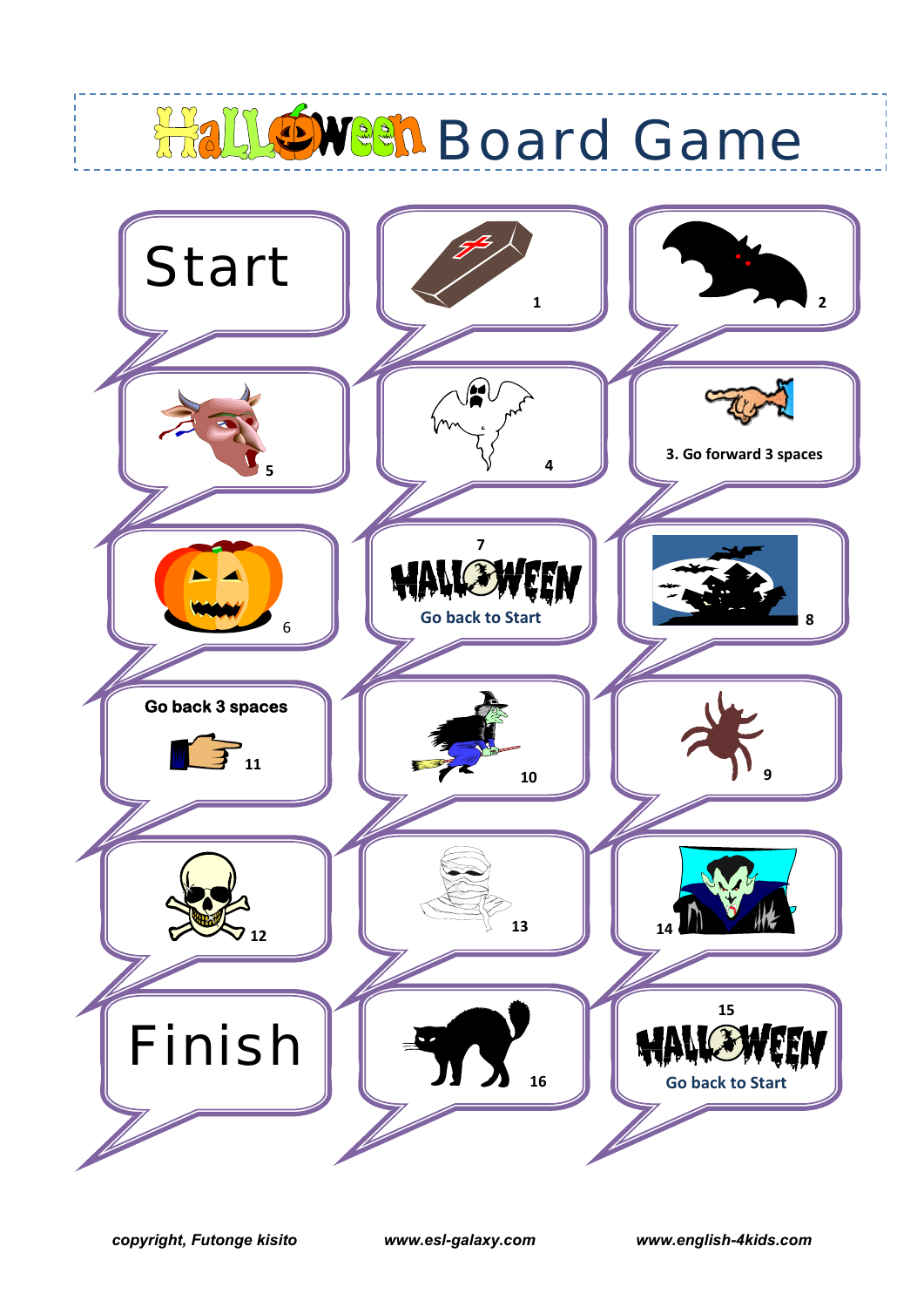## LOWER Game Questions